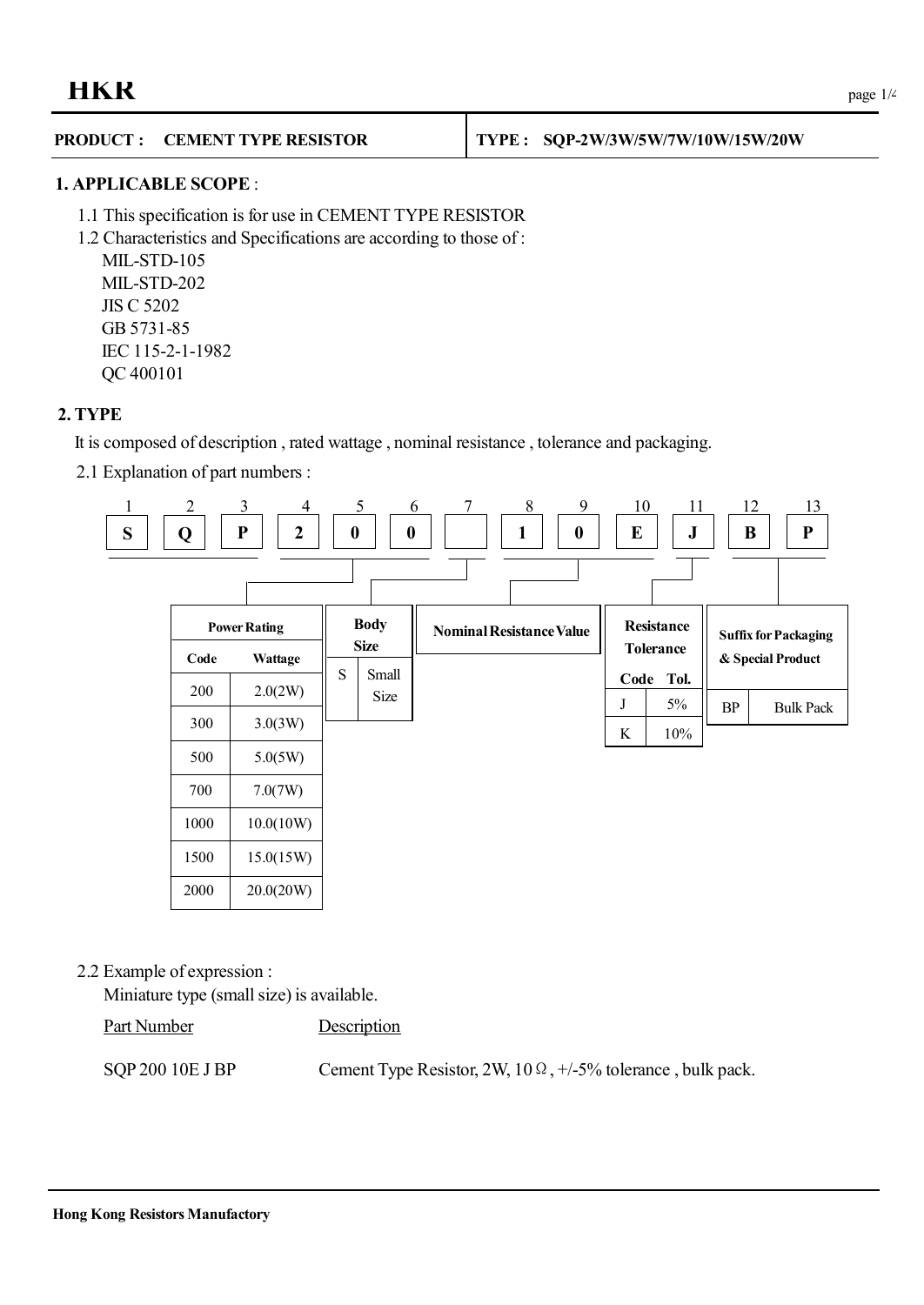# **HKR** page 2/4

# **PRODUCT : CEMENT TYPE RESISTOR TYPE : SQP-2W/3W/5W/7W/10W/15W/20W**

### **3. SPECIFICATIONS**

# TABLE - 1

| <b>DESCRIPTION</b><br>内容               | <b>WBA200</b>                            | <b>WBA300</b>                             | <b>WBA500</b>                            | <b>WBA700</b>                            | <b>WBA1000</b>                           | <b>WBA1500</b>                           | <b>WBA2000</b>                      |
|----------------------------------------|------------------------------------------|-------------------------------------------|------------------------------------------|------------------------------------------|------------------------------------------|------------------------------------------|-------------------------------------|
| POWER RATING AT 70°C<br>額定功率(70℃)      | 2W                                       | 3W                                        | 5W                                       | 7W                                       | 10W                                      | 15W                                      | 20W                                 |
| OPERATING TEMP.RANGE<br>使用溫度范圍         | $-40^{\circ}$ C $\sim$ +155 $^{\circ}$ C | $-40^{\circ}$ C ~ +155 $^{\circ}$ C       | $-40^{\circ}$ C $\sim$ +155 $^{\circ}$ C | $-40^{\circ}$ C $\sim$ +155 $^{\circ}$ C | $-40^{\circ}$ C $\sim$ +155 $^{\circ}$ C | $-40^{\circ}$ C $\sim$ +155 $^{\circ}$ C | $-40^{\circ}$ C ~ +155 $^{\circ}$ C |
| <b>TEMPERATURE COEFFICIENT</b><br>溫度特性 | $± 350$ PPM                              | $\pm$ 350PPM                              | $± 350$ PPM                              | $\pm$ 350PPM                             | $\pm$ 350PPM                             | $\pm$ 350PPM                             | $±350$ PPM                          |
| <b>INSULATION RESISTANCE</b><br>絕緣電阻   | MIN. $20 M$                              | MIN. $20 M$                               | MIN. $20 M$                              | MIN. $20 M$ $\Omega$                     | MIN. $20 M$ $\Omega$                     | MIN. $20 M$ $\Omega$                     | MIN. $20 M$ $\Omega$                |
| <b>HUMIDITY</b><br>耐濕負荷壽命              | $\pm$ (5%R+0.05 Ω)                       | $\pm$ (5%R+0.05 Ω)                        | $\pm$ (5%R+0.05 $\Omega$ )               | $\pm$ (5%R+0.05 Ω)                       | $\pm$ (5%R+0.05 $\Omega$ )               | $\pm$ (5%R+0.05 Ω)                       | $\pm$ (5%R+0.05 Ω)                  |
| SHORT-TIME OVERLOAD<br>短時間過負荷          |                                          | $\pm$ (2.5%R+0.05 Ω) $\pm$ (2.5%R+0.05 Ω) | $\pm (2.5\%R + 0.05 \Omega)$             | $\pm$ (2.5%R+0.05 Ω)                     | $\pm$ (2.5%R+0.05 Ω)                     | $\pm$ (2.5%R+0.05 Ω)                     | $\pm$ (2.5%R+0.05 Ω)                |
| <b>SOLDERABILITY</b><br>焊錫性            | MIN.75%<br><b>COVERED</b>                | MIN.75%<br><b>COVERED</b>                 | MIN.75%<br><b>COVERED</b>                | MIN.75%<br><b>COVERED</b>                | MIN.75%<br><b>COVERED</b>                | MIN.75%<br><b>COVERED</b>                | MIN.75%<br><b>COVERED</b>           |
| <b>LOAD LIFE</b><br>負載壽命               | $\pm$ (5%R+0.1 $\Omega$ )                | $\pm$ (5%R+0.1 $\Omega$ )                 | $\pm$ (5%R+0.1 $\Omega$ )                | $\pm$ (5%R+0.1 Ω)                        | $\pm$ (5%R+0.1 $\Omega$ )                | $\pm$ (5%R+0.1 $\Omega$ )                | $\pm$ (5%R+0.1 Ω)                   |
| <b>FLAME RETARDANT</b><br>不燃性          | <b>NO FLAMING</b>                        | <b>NO FLAMING</b>                         | <b>NO FLAMING</b>                        | <b>NO FLAMING</b>                        | <b>NO FLAMING</b>                        | <b>NO FLAMING</b>                        | <b>NO FLAMING</b>                   |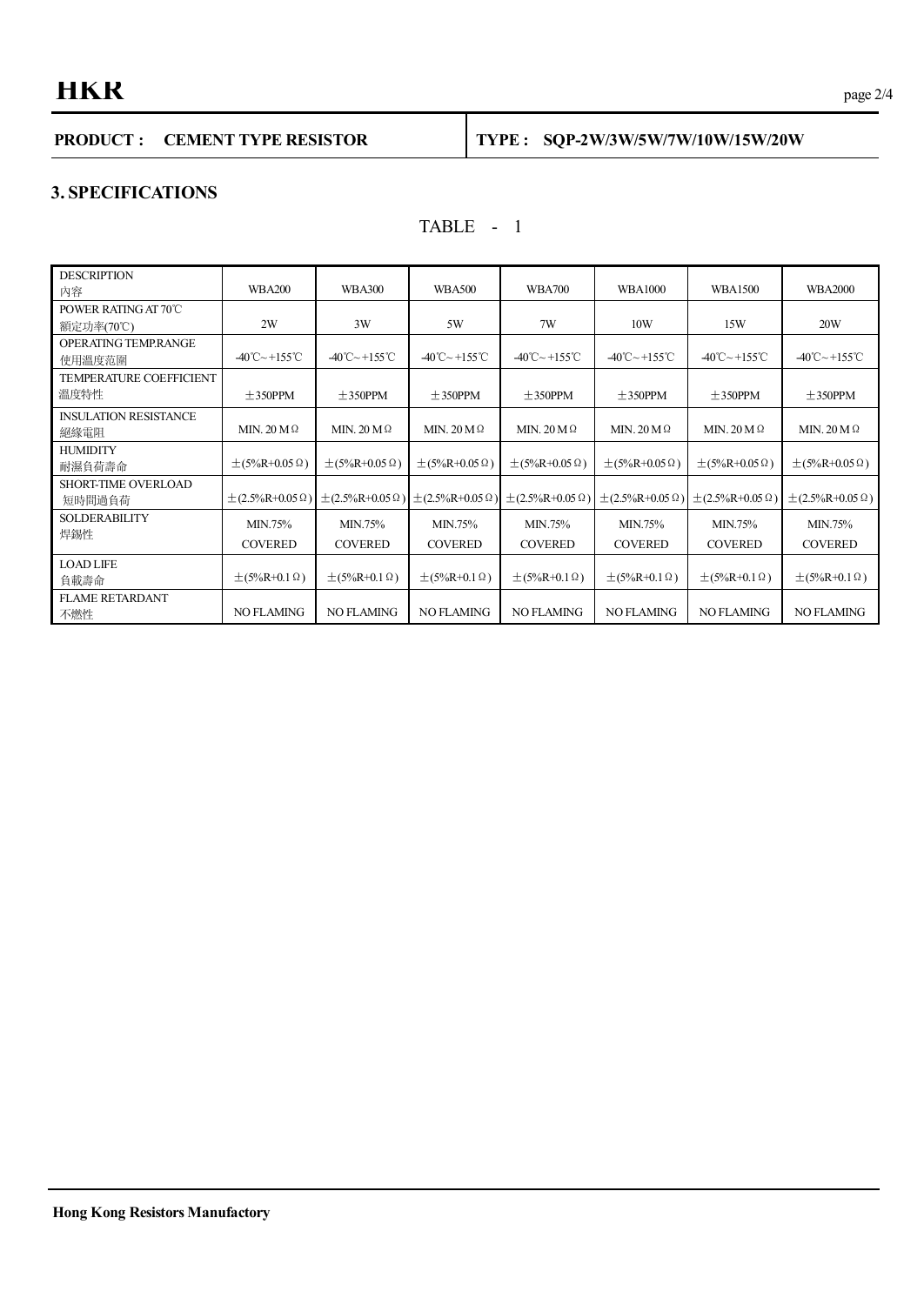**• HKR**  $_{\text{page 3/4}}$ 

|  | <b>PRODUCT: CEMENT TYPE RESISTOR</b> |  | $\vert$ TYPE: SQP-2W/3W/5W/7W/10W/15W/20W |
|--|--------------------------------------|--|-------------------------------------------|
|--|--------------------------------------|--|-------------------------------------------|

# **4. CHARACTERISTICS :**

TABLE – 2

Τ

| DC RESISTANCE VALUE                                 | TEST METHOD MIL-STD-202 ITEM 303                           | TEMPERATURE $25^{\circ}\text{C} \pm 2^{\circ}\text{C}$ .<br>AQL 0.25%.                                                                                                                |  |  |
|-----------------------------------------------------|------------------------------------------------------------|---------------------------------------------------------------------------------------------------------------------------------------------------------------------------------------|--|--|
| <b>SHORT TIME OVERLOAD</b>                          | TEST METHOD JIS C 5202 ITEM 5.5                            | RATED VOLTAGE $\times$ 2.5 TIMES<br>OR MAX.WORKINGVOLTAGE $\times$ 2 TIMES.<br>ABOVE TEST 5 SEC.<br>THE RESISTANCE VALUE CHANGE RATE<br>SHALL BE WITHIN $\pm$ (2.5%R+0.05 $\Omega$ ). |  |  |
|                                                     | SOLDERABILITY OF TERMINAL TEST METHOD MIL-STD-202 ITEM 210 | $260^{\circ}C + 5^{\circ}C$ 10 + 1 SEC.<br>AFTER TESTING LEAVE FOR 3 HOURS.<br>THE RESISTANCE VALUE CHANGE RATE<br>SHALL BE WITHIN $\pm$ (1%R+0.05 $\Omega$ ).                        |  |  |
| <b>VIBRATION WITHSTAND</b>                          | TEST METHOD MIL-STD-202 ITEM 204                           | X, Y, Z-EACH DIRECTION 2 HOURS.<br>AMPLITUDE 0.75MM.<br>$RANGE: 10HZ \sim 500HZ$<br>THE RESISTANCE VALUE CHANGE RATE<br>SHALL BE WITHIN $\pm$ (1%R+0.05 $\Omega$ ).                   |  |  |
| <b>LOAD LIFE</b>                                    | TEST METHOD MIL-STD-202 ITEM 108                           | $70^{\circ}$ C $\pm 2^{\circ}$ C. 1000 HOURS<br>RATED VOLTAGE (1.5 HOURS ON, 0.5 HOUR OFF).<br>THE RESISTANCE VALUE CHANGE RATE<br>SHALL BE WITHIN $\pm$ (5%R+0.1 $\Omega$ ).         |  |  |
| <b>RESISTANCE TEMPERATURE</b><br><b>COEFFICIENT</b> | TEST METHOD MIL-STD-202 ITEM 304                           | THE RESISTANCE VALUE CHANGE RATE<br>SHALL BE AS TABLE - 3.                                                                                                                            |  |  |
| <b>LOAD LIFE IN HUMIDITY</b>                        | TEST METHOD MIL-STD-202 ITEM 103                           | THE RESISTANCE VALUE CHANGE RATE<br>SHALL BE WITHIN $\pm$ (5%R+0.05 $\Omega$ ).                                                                                                       |  |  |

# NOTE : RESISTORS SHALL BE EXAMINED FOR EVIDENCE OF NO MECHANICAL DAMAGE, ARCINGAND BREAKDOWNAFTBER THE TEST.